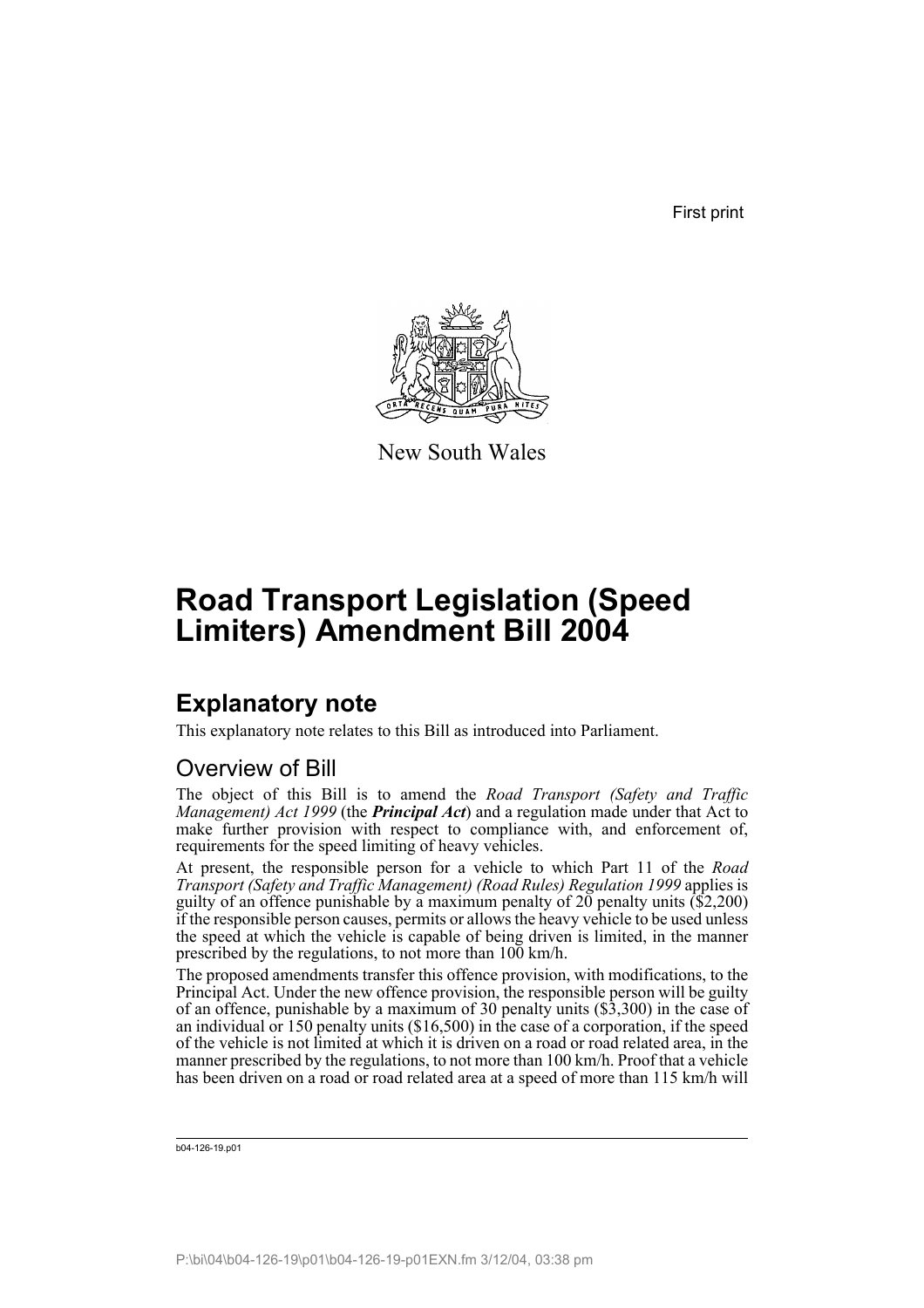Explanatory note

be evidence (unless contrary evidence as to that speed is adduced) that the vehicle was not speed limited as required. It will be a defence to a prosecution for the new offence if the defendant proves that the vehicle was a stolen vehicle or had been illegally taken or used or that the vehicle is speed limited as required but that the circumstances in which it was travelling at the time meant that the speed limiter did not operate to limit the speed to 100 km/h. The latter defence recognises that the gradient of a length of road or road related area may in certain circumstances affect the speed of a vehicle even if it is properly speed limited. The proposed new offence is to be an absolute offence and so it will be no defence that the defendant had a mistaken but reasonable belief as to the facts that constituted the offence.

The Bill also amends the *Road Transport (General) (Penalty Notice Offences) Regulation 2002* to make the new offence a penalty notice offence.

### Outline of provisions

**Clause 1** sets out the name (also called the short title) of the proposed Act.

**Clause 2** provides for the commencement of the proposed Act on a day or days to be appointed by proclamation.

**Clause 3** is a formal provision that gives effect to the amendment to the Principal Act set out in Schedule 1.

**Clause 4** is a formal provision that gives effect to the amendments to the *Road Transport (Safety and Traffic Management) (Road Rules) Regulation 1999* and *Road Transport (General) (Penalty Notice Offences) Regulation 2002* set out in Schedule  $\mathcal{D}$ 

### **Schedule 1 Amendment of Road Transport (Safety and Traffic Management) Act 1999**

**Schedule 1** inserts Division 2A (proposed sections 69A–69F) into Part 5 of the Principal Act.

Proposed section 69A contains definitions used in the proposed Division. A vehicle is *speed limiter compliant* if the speed at which it is capable of being driven is limited, in the manner prescribed by the regulations, to not more than 100 km/h.

Proposed section 69B provides for the application of the proposed Division to vehicles prescribed by the regulations. The vehicles concerned are to be those to which Part 11 of the *Road Transport (Safety and Traffic Management) (Road Rules) Regulation 1999* currently applies. **Schedule 2.2 [1]** makes a consequential amendment to the Regulation to achieve this. The section also makes it clear that the proposed Division applies to vehicles whether or not registered in New South Wales and to the drivers of and responsible persons for those vehicles.

Proposed section 69C is the new offence provision described in the Overview above.

Explanatory note page 2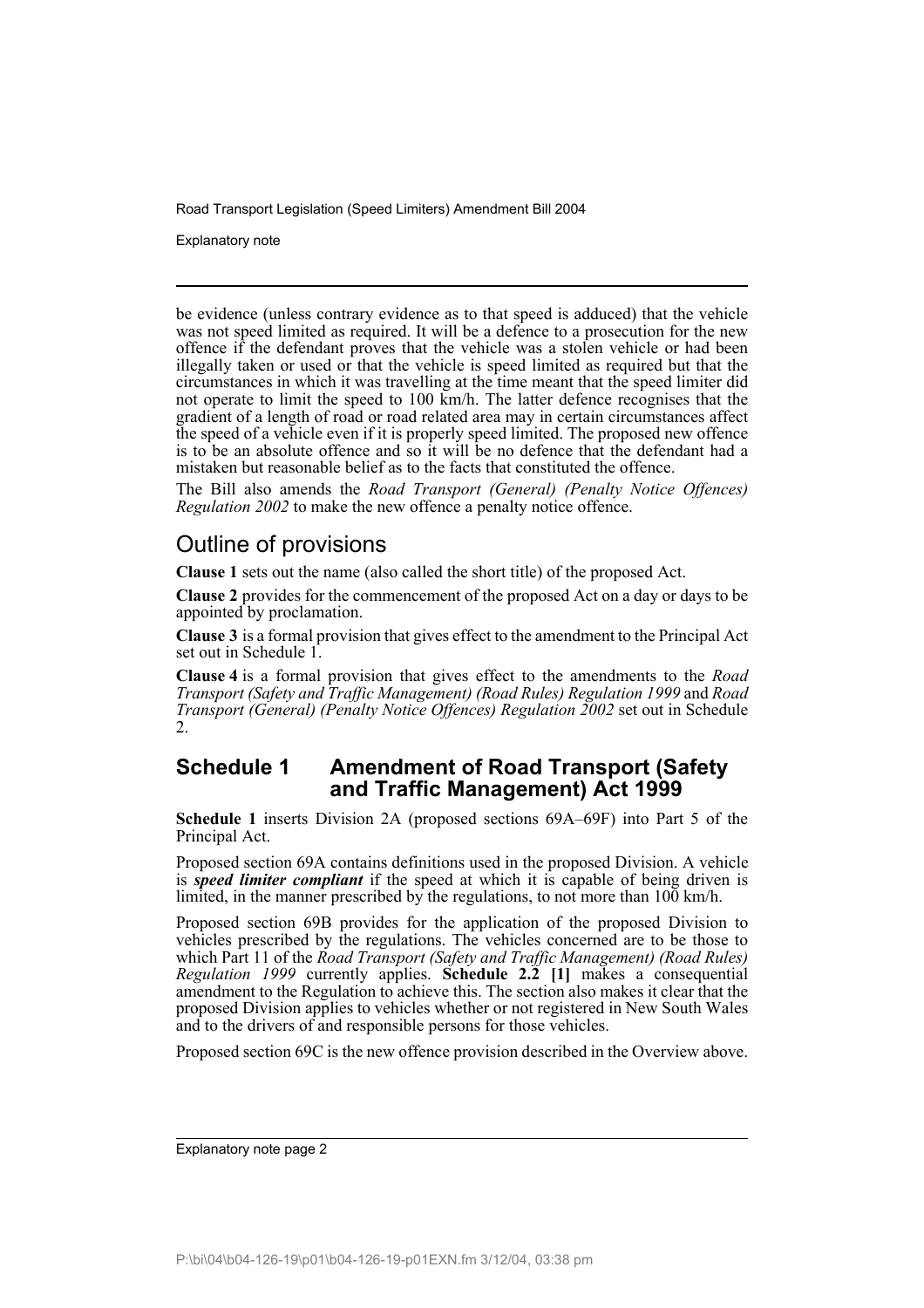Explanatory note

Proposed section 69D provides for the use of certificates issued by certain authorised persons as evidence that a vehicle is speed limiter compliant.

Proposed section 69E enables evidence to be given that a vehicle was driven at more than 115 km/h by a measurement of speed obtained by the use of an approved speed measuring device and recorded by an approved camera recording device.

Proposed section 69F makes it clear that the proposed Division does not affect the liability of any person who commits a speeding offence and that the giving of evidence of the measurement of speed obtained by the use of an approved speed measuring device and recorded by an approved camera recording device in proceedings for a speed limiter offence does not prevent the use of that same evidence in proceedings for a speeding offence.

## **Schedule 2 Amendment of regulations**

**Schedule 2.1** amends the *Road Transport (General) (Penalty Notice Offences) Regulation 2002* to make the new offence a penalty notice offence.

**Schedule 2.2** makes amendments to the *Road Transport (Safety and Traffic Management) (Road Rules) Regulation 1999* that are consequential on the transfer of the offence provision currently contained in clause 140 of the Regulation to the Principal Act as described in the Overview above. The amendments have the effect of preserving the existing application of the offence to the heavy vehicles described in clause 139 of the Regulation and the existing prescribed requirements as to the manner in which the vehicles are to be speed limited.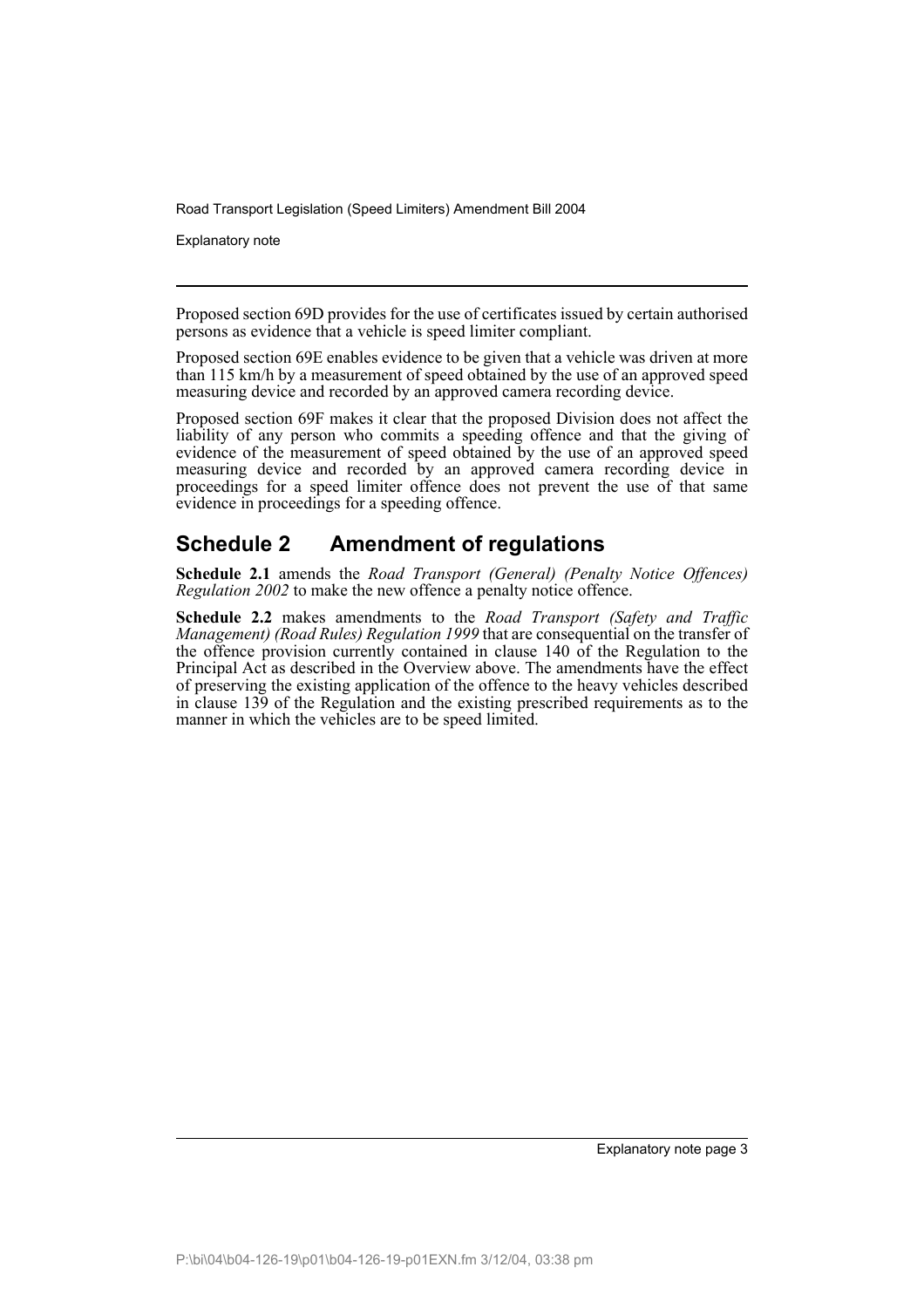Explanatory note

Explanatory note page 4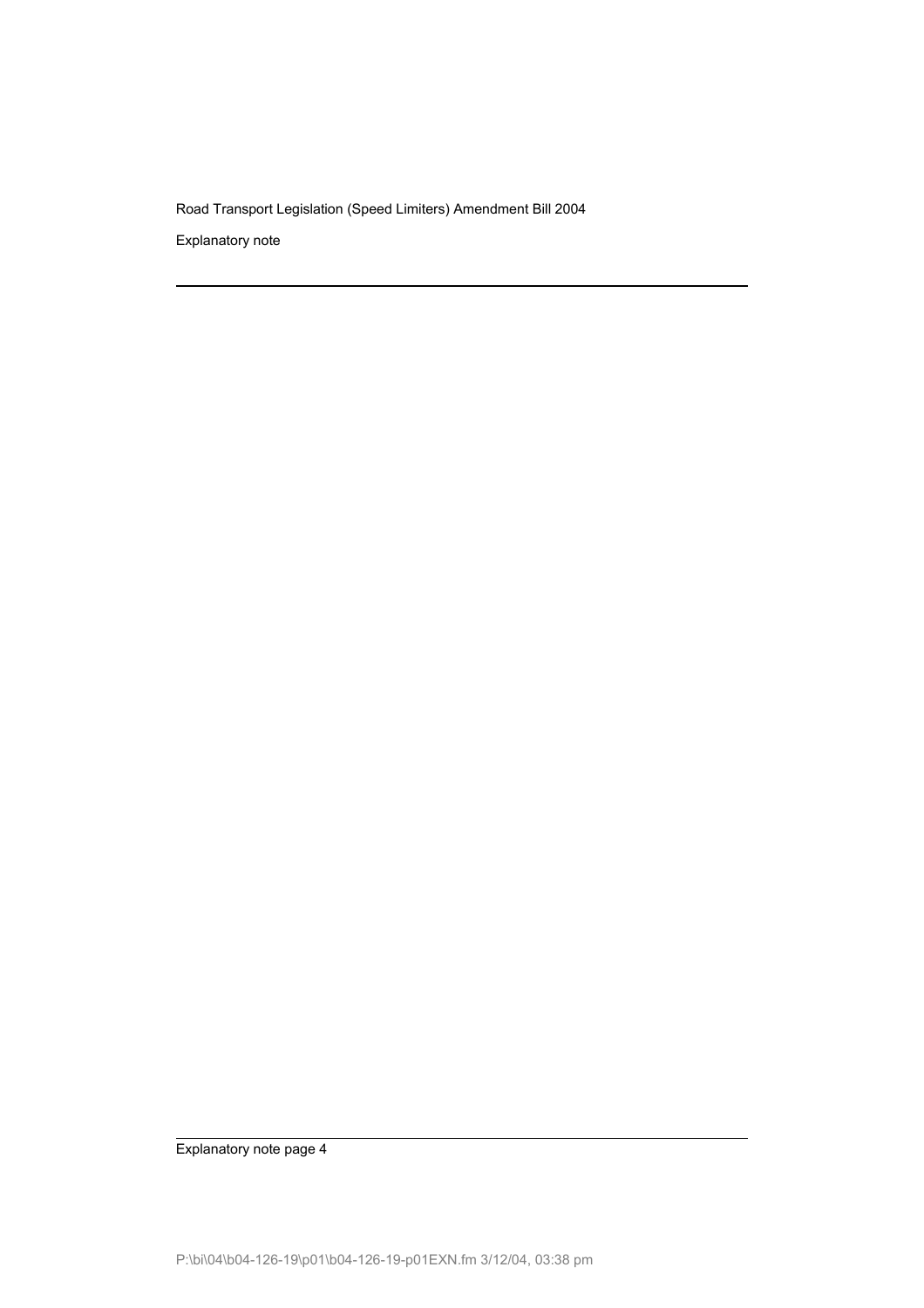First print



New South Wales

# **Road Transport Legislation (Speed Limiters) Amendment Bill 2004**

## **Contents**

|            |                                                 | Page                  |
|------------|-------------------------------------------------|-----------------------|
|            | Name of Act                                     | 2                     |
|            | Commencement                                    | $\mathbf{2}^{\prime}$ |
| 3          | Amendment of Road Transport (Safety and Traffic |                       |
|            | Management) Act 1999 No 20                      | $\overline{2}$        |
| 4          | Amendment of regulations                        | $\mathcal{P}$         |
| Schedule 1 | Amendment of Road Transport (Safety and Traffic |                       |
|            | Management) Act 1999                            | 3                     |
| Schedule 2 | Amendment of regulations                        | 6                     |

b04-126-19.p01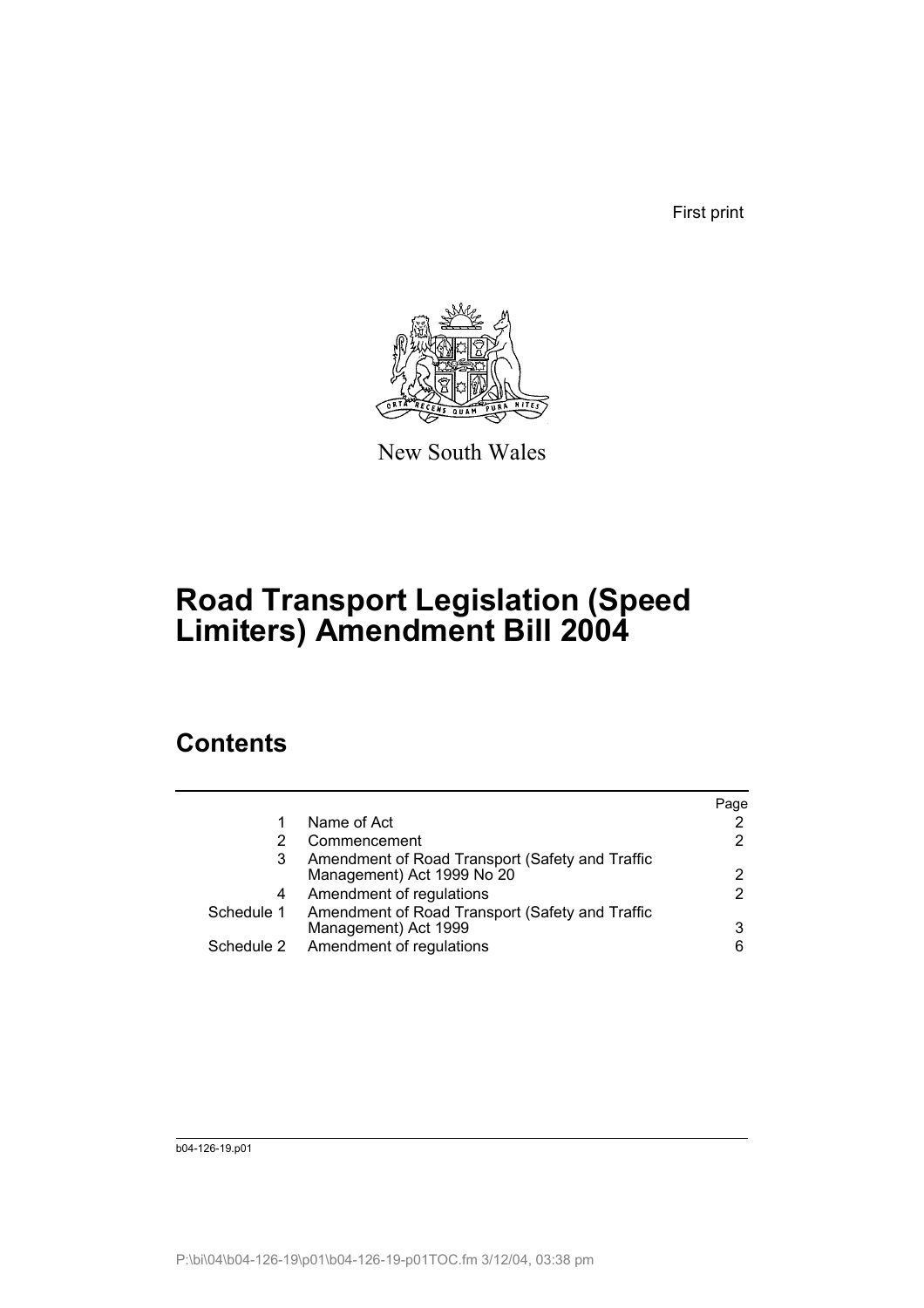**Contents** 

Page

Contents page 2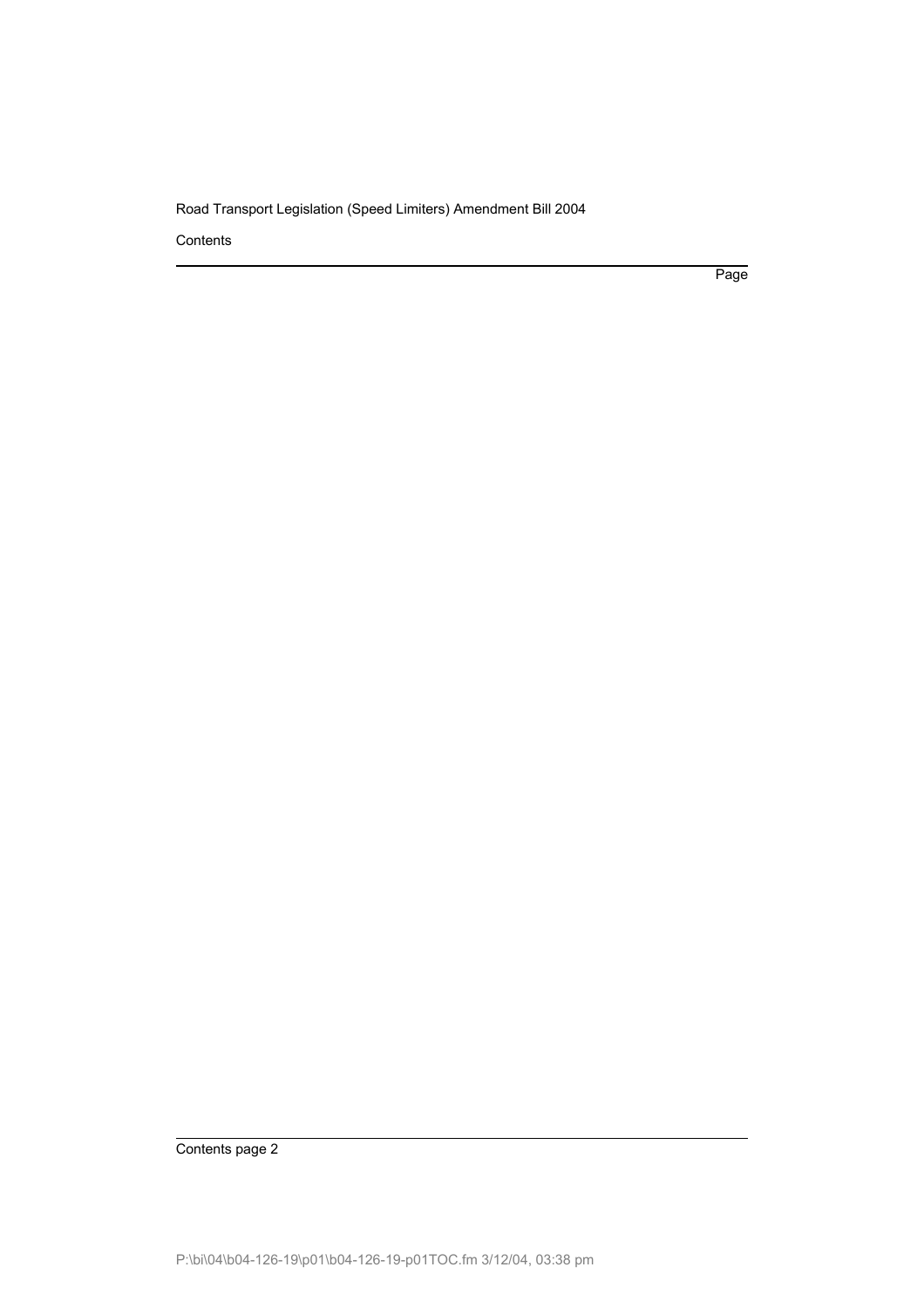

New South Wales

# **Road Transport Legislation (Speed Limiters) Amendment Bill 2004**

No , 2004

#### **A Bill for**

An Act to amend the *Road Transport (Safety and Traffic Management) Act 1999* to make further provision with respect to the speed limiting of certain heavy vehicles; and for other purposes.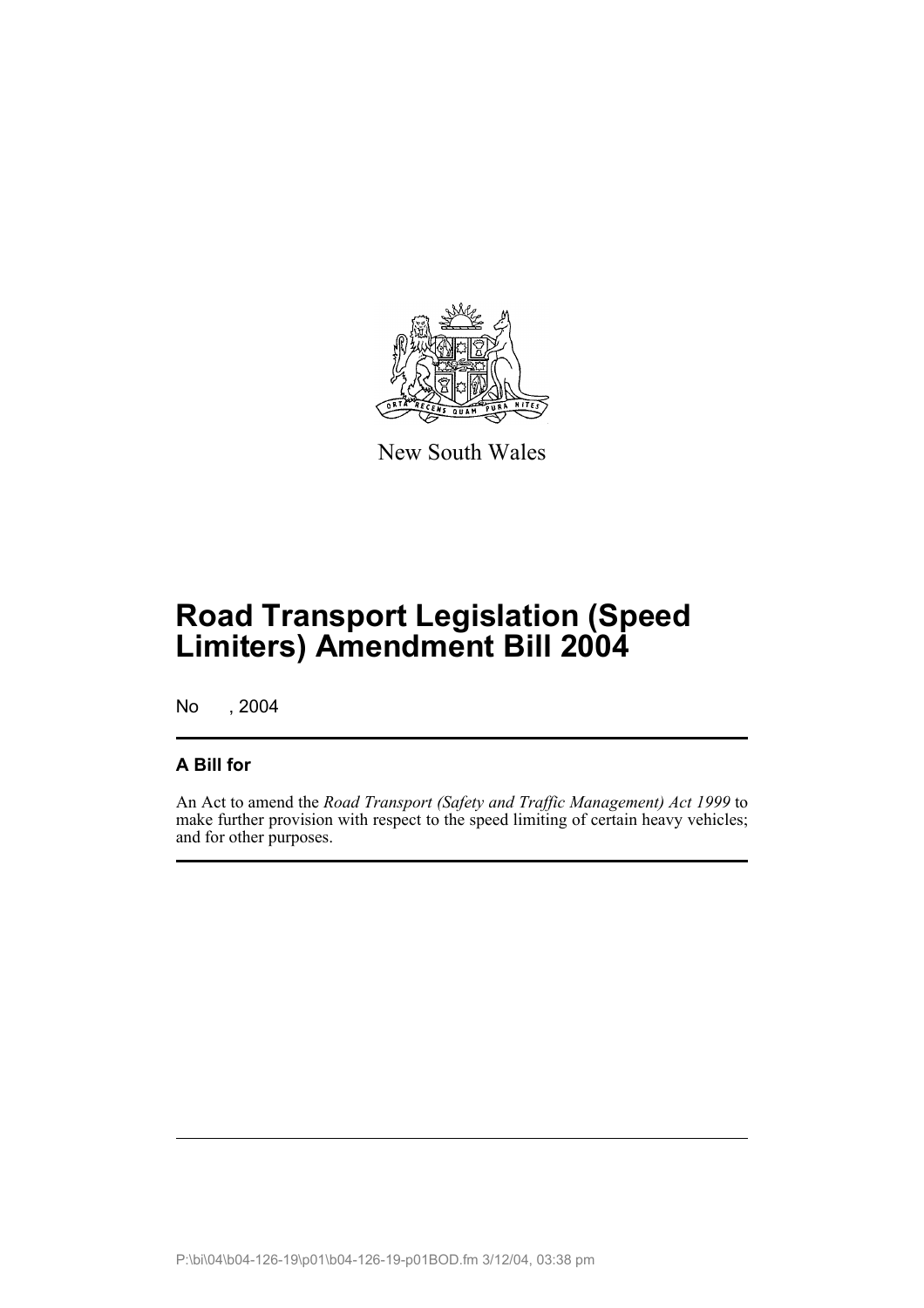|              | The Legislature of New South Wales enacts:                                                          |                     |
|--------------|-----------------------------------------------------------------------------------------------------|---------------------|
| 1            | Name of Act                                                                                         | $\overline{c}$      |
|              | This Act is the Road Transport Legislation (Speed Limiters)<br>Amendment Act 2004.                  | 3<br>$\overline{4}$ |
| $\mathbf{2}$ | Commencement                                                                                        | 5                   |
|              | This Act commences on a day or days to be appointed by proclamation.                                | 6                   |
| 3            | Amendment of Road Transport (Safety and Traffic Management) Act<br>1999 No 20                       | 7<br>8              |
|              | The Road Transport (Safety and Traffic Management) Act 1999 is<br>amended as set out in Schedule 1. | 9<br>10             |
| 4            | <b>Amendment of regulations</b>                                                                     | 11                  |
|              | The regulations specified in Schedule 2 are amended as set out in that<br>Schedule.                 | 12<br>13            |
|              |                                                                                                     |                     |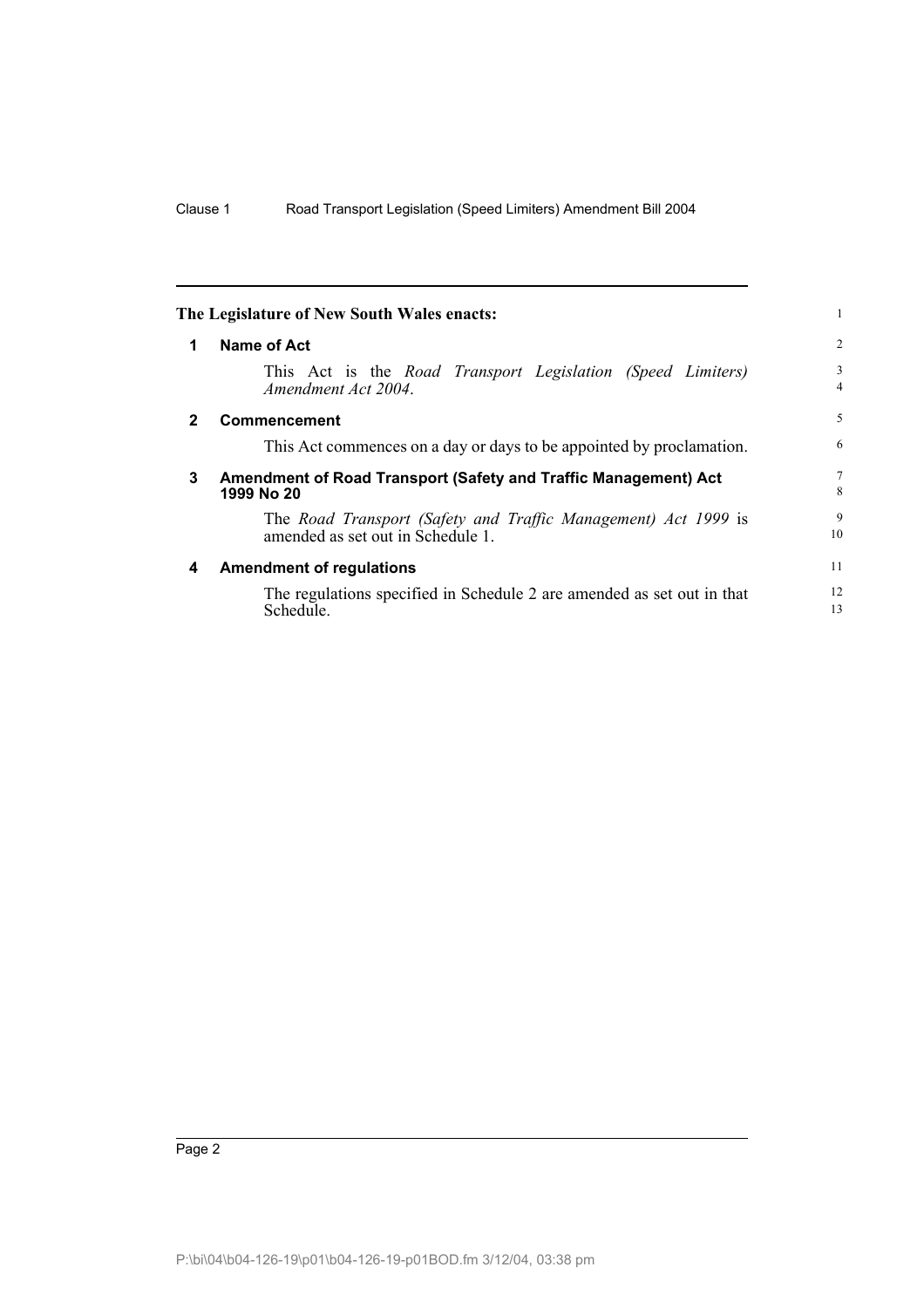Amendment of Road Transport (Safety and Traffic Management) Act 1999 Schedule 1

### **Schedule 1 Amendment of Road Transport (Safety and Traffic Management) Act 1999**

|     |                          |                    | (Section 3)                                                                                                                                                                                                                                            | 3                    |
|-----|--------------------------|--------------------|--------------------------------------------------------------------------------------------------------------------------------------------------------------------------------------------------------------------------------------------------------|----------------------|
|     | Part 5, Division 2A      |                    |                                                                                                                                                                                                                                                        | 4                    |
|     | Insert after section 69: |                    |                                                                                                                                                                                                                                                        | 5                    |
|     |                          |                    |                                                                                                                                                                                                                                                        | 6                    |
|     | <b>Division 2A</b>       |                    | Speed limiting of heavy vehicles                                                                                                                                                                                                                       |                      |
| 69A |                          | <b>Definitions</b> |                                                                                                                                                                                                                                                        | $\tau$               |
|     |                          |                    | In this Division:                                                                                                                                                                                                                                      | 8                    |
|     |                          |                    | speed limiter compliant, in relation to a vehicle, means that the<br>speed at which the vehicle is capable of being driven is limited,<br>in the manner prescribed by the regulations for the purposes of<br>this Division, to not more than 100 km/h. | 9<br>10<br>11<br>12  |
|     |                          |                    | speed limiter offence means an offence against section 69C.                                                                                                                                                                                            | 13                   |
| 69B |                          |                    | <b>Application of Division</b>                                                                                                                                                                                                                         | 14                   |
|     | (1)                      |                    | This Division applies to the vehicles prescribed by the<br>regulations for the purposes of this Division.                                                                                                                                              | 15<br>16             |
|     | (2)                      |                    | This Division applies to vehicles and the drivers of, and<br>responsible persons for, vehicles whether or not:                                                                                                                                         | 17<br>18             |
|     |                          | (a)                | the vehicles are registered in New South Wales, or                                                                                                                                                                                                     | 19                   |
|     |                          | (b)                | the drivers hold driver licences issued in New South<br>Wales, or                                                                                                                                                                                      | 20<br>21             |
|     |                          | (c)                | the responsible persons ordinarily reside (or, being<br>corporations, are incorporated or have their principal<br>places of business) in New South Wales.                                                                                              | 22<br>23<br>24       |
| 69C |                          |                    | Vehicles to be speed limited                                                                                                                                                                                                                           | 25                   |
|     | (1)                      |                    | The responsible person for a vehicle to which this Division<br>applies is guilty of an offence unless the vehicle is speed limiter<br>compliant when the vehicle is being driven on a road or road<br>related area.                                    | 26<br>27<br>28<br>29 |
|     |                          |                    | Maximum penalty: 30 penalty units (in the case of an individual)<br>or 150 penalty units (in the case of a corporation).                                                                                                                               | 30<br>31             |

Page 3

1  $\overline{2}$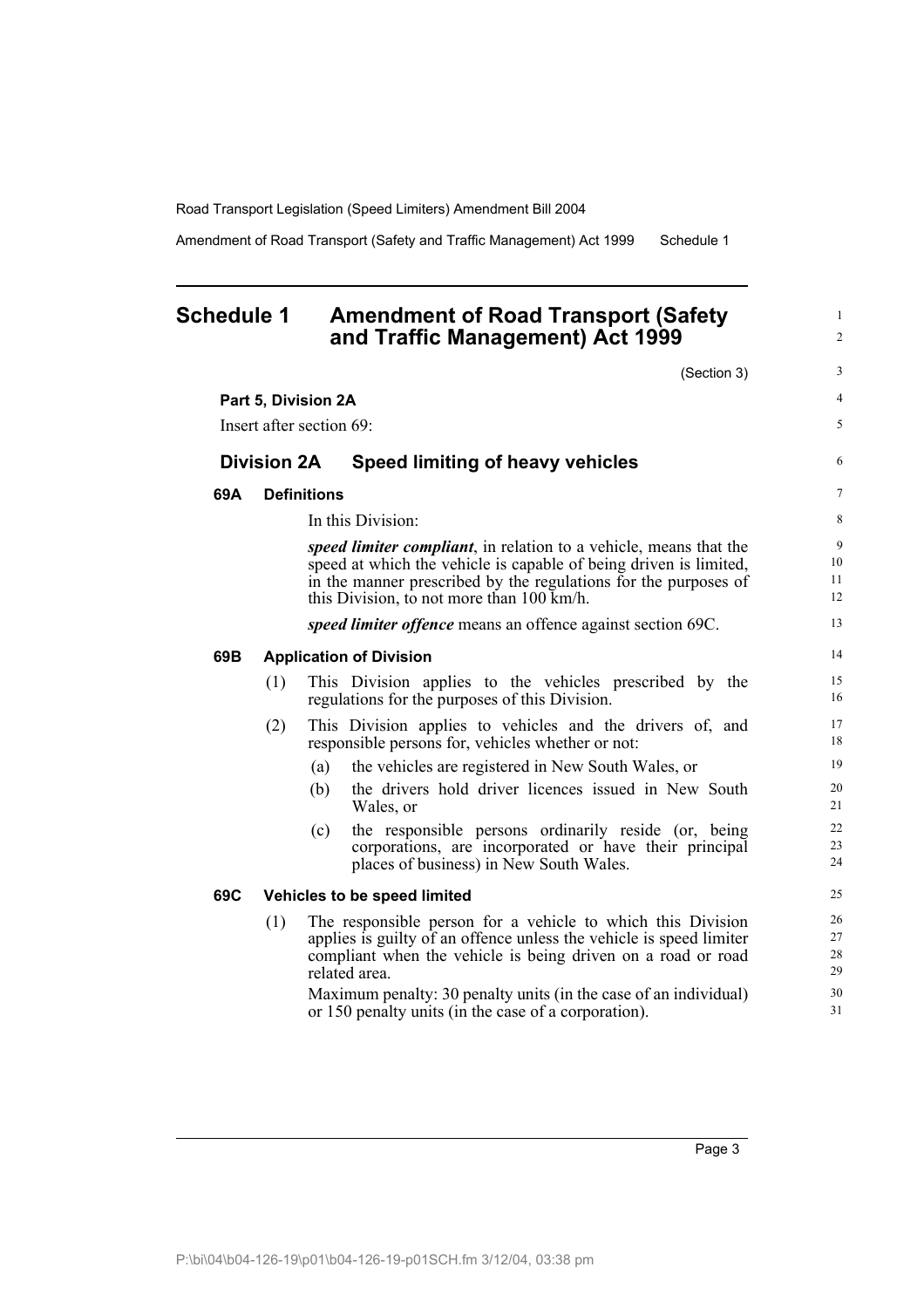Schedule 1 Amendment of Road Transport (Safety and Traffic Management) Act 1999

- (2) In proceedings for an offence under this section, proof that the vehicle concerned was driven on a road or road related area at a speed of more than 115 km/h is evidence (unless contrary evidence as to that speed is adduced) that the vehicle was not speed limiter compliant at the time that it was travelling at that speed.
- (3) It is a defence to a prosecution for an offence under this section if the defendant proves:
	- (a) that the vehicle was, at the time of the alleged offence, a stolen vehicle or a vehicle illegally taken or used, or

- (b) that the vehicle is speed limiter compliant and that, at the time it was travelling at a speed of more than 115 km/h, the gradient of the length of road or road related area along which the vehicle was being driven at or immediately before that time, combined with the speed at which the vehicle was travelling on that length of road or road related area, caused it to be driven at more than 100 km/h despite the vehicle being speed limiter compliant.
- (4) In proceedings for an offence under this section, it is no defence that the defendant had a mistaken but reasonable belief as to the facts that constituted the offence.

#### **69D Certificate evidence of speed limiter compliance**

(1) In proceedings for a speed limiter offence, a certificate issued by an authorised person certifying that, at the time of certification, the manner of limiting the speed of the vehicle complied with the requirements prescribed by the regulations for the purposes of this Division is evidence (unless contrary evidence is adduced) that the vehicle is speed limiter compliant.

#### (2) In this section, *authorised person* means:

- (a) the manufacturer of a speed limiting mechanism fitted to the vehicle, or
- (b) any other person (or person belonging to a class or description of persons) prescribed by the regulations.

#### **69E Photographic evidence of speed of vehicle**

(1) Without limiting the evidence that may be given in proceedings for a speed limiter offence, in proceedings for such an offence evidence may be given of the measurement of speed obtained by the use of an approved speed measuring device and recorded by an approved camera recording device to prove the fact that a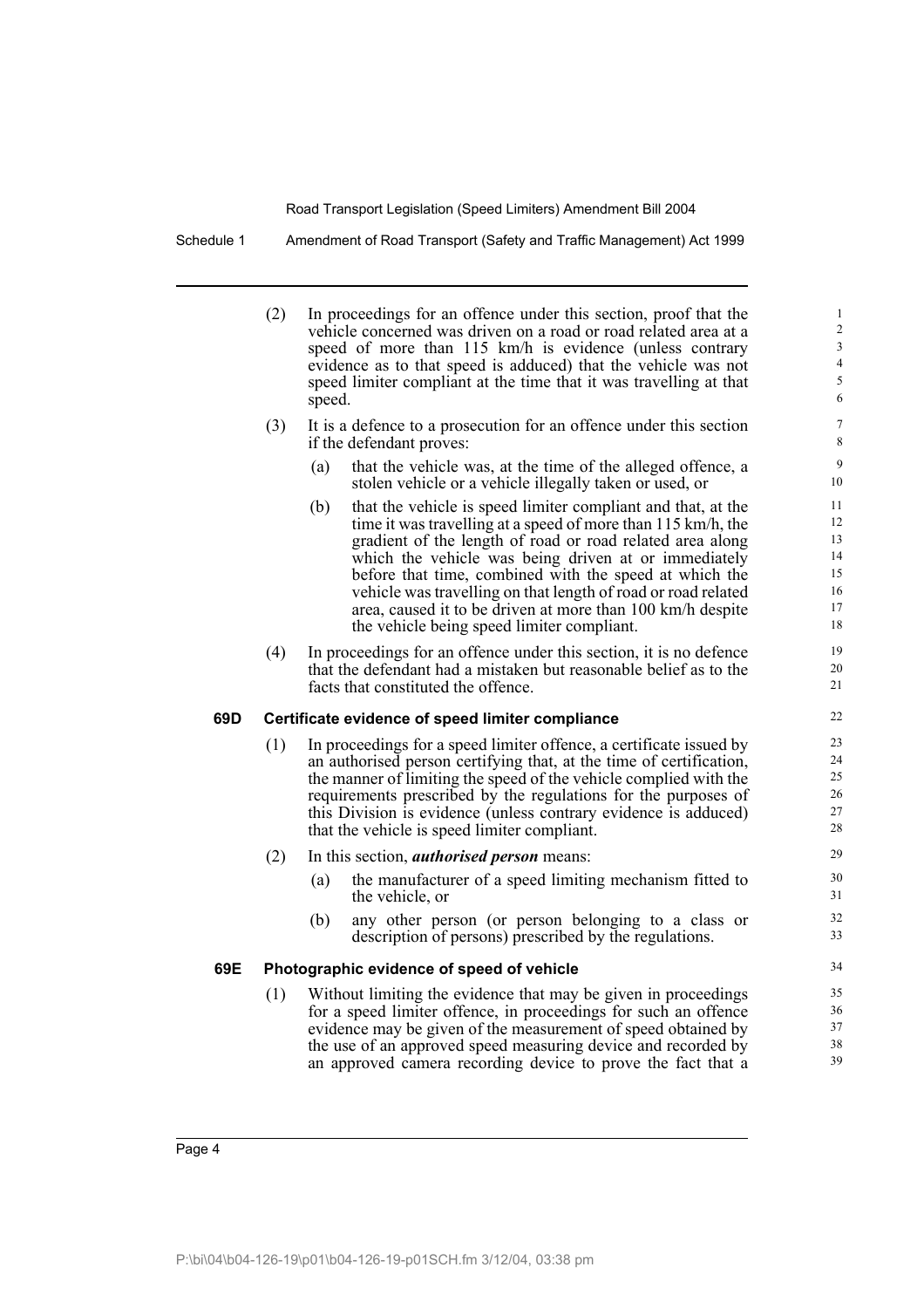Amendment of Road Transport (Safety and Traffic Management) Act 1999 Schedule 1

vehicle was driven on a road or road related area at a speed of more than 115 km/h.

(2) Section 47 (2)–(6) apply to the proceedings in the same way as they apply to proceedings for an offence of driving at a speed in excess of a speed limit imposed by or under this Act or the regulations in which such evidence is given.

#### **69F Liability of offender for speed offence and giving of evidence of speed unaffected**

Nothing in this Division:

- (a) affects the liability of a person who commits an offence under this Act or the regulations involving the driving of a vehicle on a road or road related area at a speed of more than 115 km/h for that offence, or
- (b) prevents the giving of evidence of the measurement of speed obtained by the use of an approved speed measuring device and recorded by an approved camera recording device in proceedings both for that offence and for a speed limiter offence.